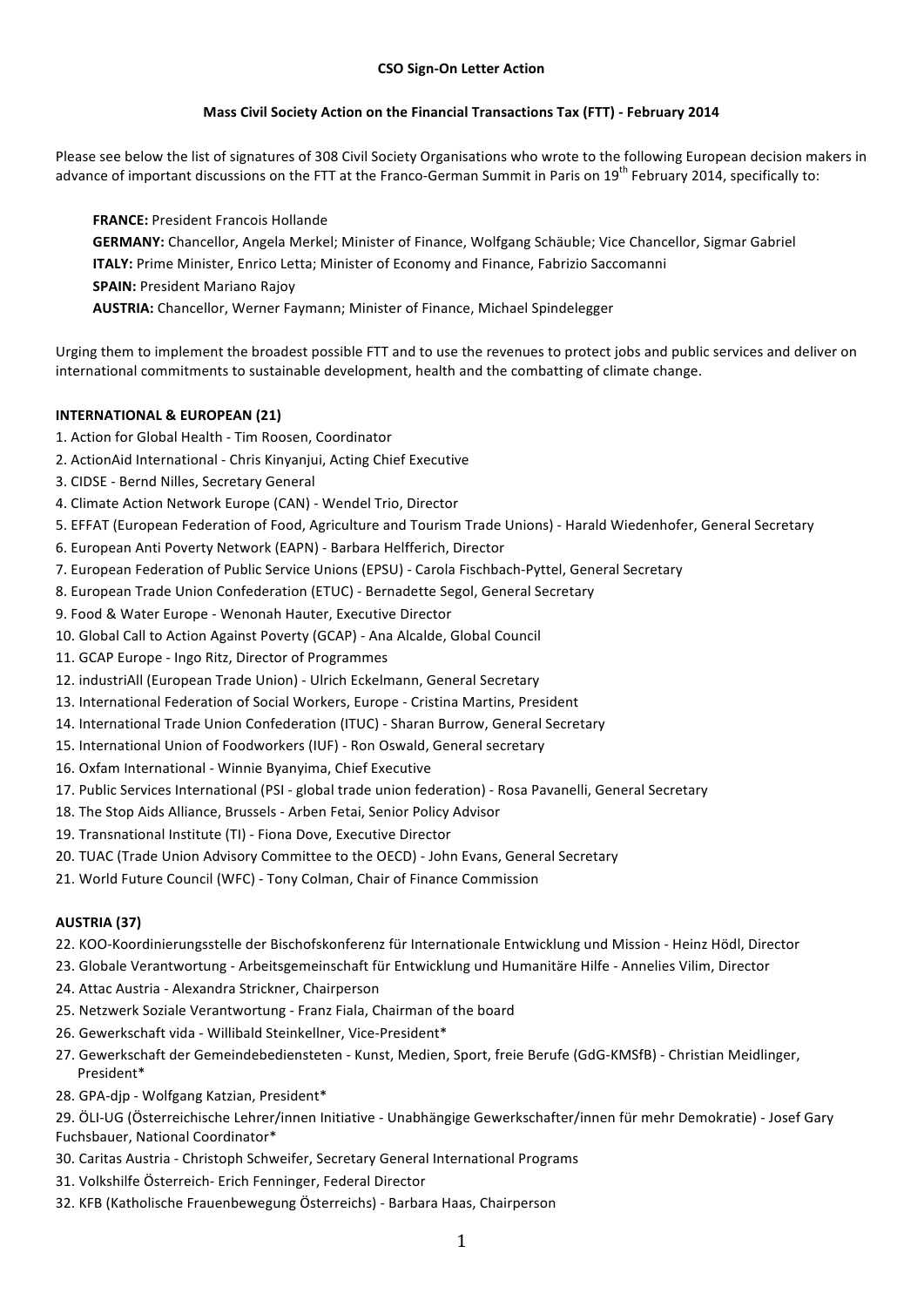- 33. Catholic Social Academy Magdalena Holztrattner, Director
- 34. SOS-Kinderdorf Austria Christian Moser, Director
- 35. Katholische Arbeitnehmer/innen Bewegung Austria Johannes Labner, Federal chairman
- 36. Katholische Arbeitnehmer/innen Bewegung Vienna Philipp Kuhlmann, Chairman
- 37. ÖBV-Via Campesina Austria Irmi Salzer, Media and PR officer
- 38. SÜDWIND Elfriede Schachner, Director
- 39. Missionskloster Wernberg in Kärnten Sr. Johanna Wagner, Provincal superior
- 40. Bruder und Schwester in Not, Diözese Innsbruck Ursula Scheiber, Head
- 41. Missionsprokur St. Gabriel International P. Franz Pilz SVD, Mission Secretary
- 42. Welthaus Klagenfurt Barbara Jordan, Head and Coordinator
- 43. Afro-Asiatisches Institut in Wien Nikolaus Heger, Director
- 44. voluntaris e.V Marianne Tiki, Director & Ines Refenner, Deputy Director
- 45. Welthaus Diözese Graz- Seckau Dietmar Schreiner, Director
- 46. LICHT FÜR DIE WELT Rupert Roniger, Director
- 47. Institute for Environment Peace Development (IUFE) Johannes Steiner, Director
- 48. DKA Austria- Hilfswerk der Katholischen Jungschar Elke Giacomozzi, Chairperson
- 49. Aussätzigen-Hilfswerk Österreich Matthias Wittrock, Director & Pfr. Edwin Matt, Chairman of the Board of trustees
- 50. Fastenaktion der Diözese Eisenstadt Karl Woditsch, Secretary General and responsible for organisation
- 51. KIRCHE IN NOT Herbert Rechberger, National Director
- 52. Missionsstelle Linz Andreas Reumayr, Head
- 53. Welthaus der Diözese Innsbruck Andrae Stigger, Head
- 54. VIDC Vienna Institute for International Dialogue and Cooperation Martina Neuwirth, International Economics and Finance
- 55. GLOBAL 2000 (Friends of the Earth Austria) Reinhard Uhrig, Director
- 56. Greenpeace Austria Hanna Simons, Environmental policy director
- 57. SOL-People for Solidarity, Ecology and Lifestyle Vera Besse, Chairperson
- 58. Verein ARCHE NOAH Beate Koller, Director

#### **BELGIUM (27)**

- 59. 11.11.11 Bogdan Vandenberghe, Director
- 60. ALPHA5000 Brigitte L. Jennes, Directrice
- 61. Attac Charleroi Christian Mailer / Stany Dembour, Membres
- 62. Attac Vlaanderen - Eric Goeman, Spokesperson
- 63. Belgian Anti-Poverty Network (BAPN) Stephan Backes, Coordinator
- 64. Broederlijk Delen - Lieve Herijgers, Director
- 65. CGé (Changement pour l'Egalité Mouvement socio-pédagogique) Noëlle De Smet, Membre active
- 66. CNCD.11.11.11 Arnaud Zacharie, General secretary
- 67. Color'Ados AMO asbl Hanjoul Madeleine & Paola Baccaro, Assistantes Sociale
- 68. Damien Foundation Tine Demeulenaere, Medical Advisor
- 69. Dominos LA FONTAINE asbl Christine Longrée, Secrétaire générale
- 70. Dynamo International (Street Workers Network) Edwin de Boevé, Directeur
- 71. FairFin vzw Kristien Vermeersch, Coordinator
- 72. FAN (Financial Action Network) Eric Goeman, Coördination/spokesperson
- 73. FOS-socialistische Solidariteit (België) Annuschka Vandewalle, Secretaire Générale
- 74. Kairos Europe Francois Gobbe, Coordinator
- 75. LI MOHON AAJ Jean-Pierre Cocco, Directeur
- 76. Mic-Teens Valérie-Anne ADAM, Codirector
- 77. Oxfam-Solidarité Stefaan Declercq, Secretary-General
- 78. Peuple et Culture Jean-Luc Lebrun, Auxiliaire Logistique de Projet
- 79. Pose Ton Sac Pour un Nouveau Départ Jean-Pierre Laffineur, Educateur
- 80. Réseau pour la Justice Fiscale Daniel Puissant, Secrétaire
- 81. Réseau Wallon de Lutte contre la Pauvreté Christine Mahy, Secrétaire Générale
- 82. RWLP Michel Collard, Communication
- 83. Pour Traces de rue Véronique Martin, Permanente Coordinatrice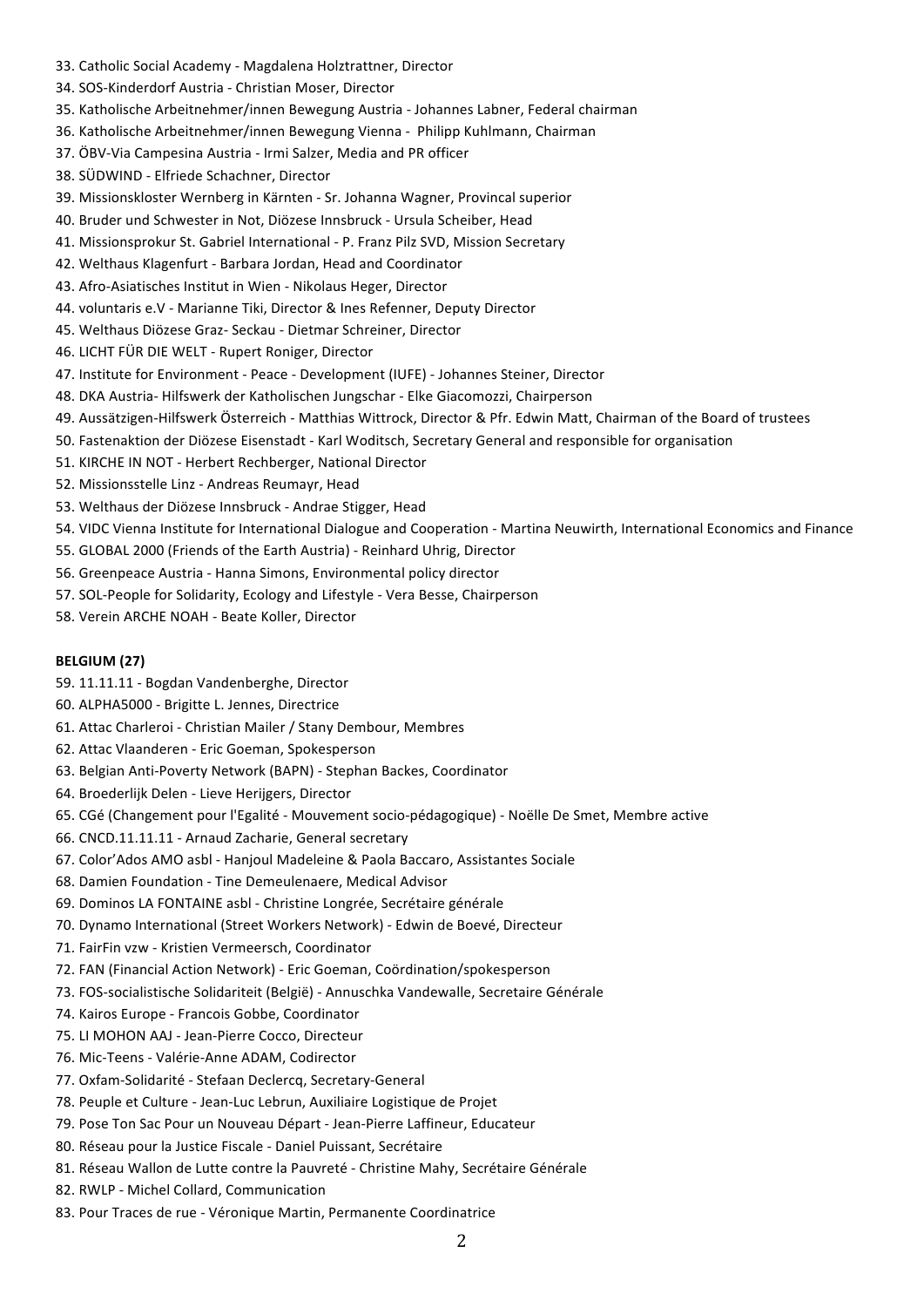84. Vredeseilanden - Marianne Vergeyle, Director 85. Wereldsolidariteit/Solidarité Mondiale - Andre Kiekens, General Secretary

# **CZECH REPUBICH**

86. EDUCON - Zdenka Stará, Director

### **DENMARK**

87. IBIS - Lars Koch, Director of Policy & Campaigns

# **FINLAND (2)**

88. Attac Finland - Omar El-Begawy, President 89. Kepa (the Finnish NGO Platform) - Timo Lappalainen, Director

### **FRANCE (28)**

- 90. AITEC-Ipam Amélie Canonne, Co-présidente
- 91. Attac France Dominique Plihon, Porte-parole
- 92. Bruno Spire, Président, AIDES\*\*
- 93. CARE France Philippe Lévêque, Executive Director
- 94. CCFD-Terre Solidaire Bernard Pinaud, Délégué Général
- 95. Centre de Recherche et d'Information pour le Développement (CRID) Bernard Salamand, Président
- 96. CNIID Flore Berlingen, Directrice
- 97. Coalition PLUS Hakima Himmich, Présidente\*\*
- 98. Confédération Générale du Travail (CGT) Thierry Lepaon, Secrétaire général
- 99. Coordination SUD Daniel Verger, directeur
- 100. Emmaüs international Jean Rousseau, Président
- 101. Equilibres & Populations Serge Rabier, Executive Director
- 102. Fédération Artisans du Monde Marie Paule Jammet, Co-présidente
- 103. Fédération CFDT santé sociaux Dominique Coiffard, Secrétaire national
- 104. Fédération syndicale unitaire (FSU) Bernadette Groison, Secrétaire générale
- 105. Fondation Copernic Pierre Khalfa, Co-président
- 106. Fondation Danielle Mitterrand France Libertés Emmanuel Poilane, Director
- 107. France Amérique Latine (FAL) Fabien Cohen, Secretary General
- 108. Global Health Advocates France Patrick Bertrand, Executive director
- 109. Greenpeace France Jean-Francois Julliard, Directeur
- 110. Ingénieurs sans frontières Thibaud Saint-Aubin, Président
- 111. Les Amis de la Terre Florent Compain, Président
- 112. Ligue des droits de l'homme Pierre Tartakowsky, Président
- 113. Oxfam France Luc Lamprière, Directeur general
- 114. Réseau Action Climat (RAC) Pierre Perbos, Président
- 115. Ritimo Danielle Moreau, Présidente
- 116. Secours Islamique France Rachid Lahlou, Président-Fondateur
- 117. Union Syndicale Solidaires Annick Coupé, Porte-parole

### **GERMANY (33)**

118. Aktionsbündnis gegen AIDS (Action against AIDS Germany) - Astrid Berner-Rodoreda, Board of Directors

- 119. Attac Germany Detlev v. Larcher, Steering Committee
- 120. AWO (Arbeiterwohlfahrt Bundesverband e.V.) Wolfgang Stadler, Vorsitzender des Vorstandes
- 121. Bischöfliche Aktion Adveniat Prälat Bernd Klaschka, Hauptgeschäftsführer (Director General)
- 122. Brot für die Welt (Protestant Development Service) Eva Hanfstaengl, Policy Advisor Development Finance
- 123. CARE Deutschland-Luxemburg Karl-Otto Zentel, Secretary General
- 124. Christlich-Demokratische Arbeitnehmerschaft Deutschlands (CDA) Martin Kamp, Hauptgeschaeftsfuehrer
- 125. Deutsche Naturschutzring (DNR) Prof. Dr. Hartmut Vogt man, President
- 126. Deutsche Stiftung Weltbevoelkerung (DSW) Renate Baehr, Executive Director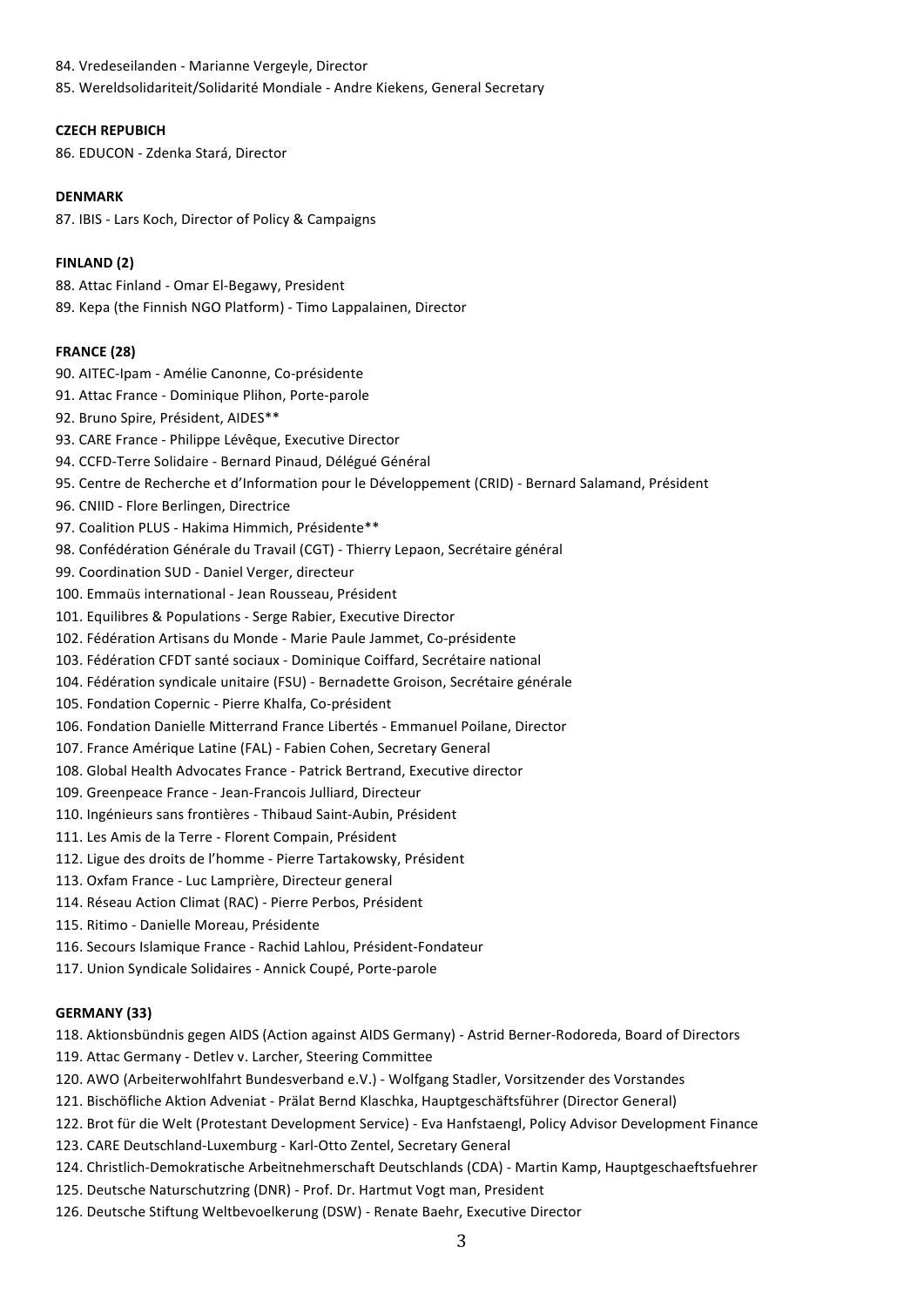- 127. Germanwatch e.V Klaus Milke, Chairman of the board
- 128. Gewerkschaft Öffentlicher Dienst Richard Holzer, Vorsitzender Stellvertreter
- 129. Global Policy Forum Jens Martens, Executive Director
- 130. Greenpeace Deutschland Brigitte Behrens, Executive Director
- 131. INKOTA-Netzwerk Arndt von Massenbach, Executive Director
- 132. Jesuitenmission Deutschland Fr. Dr. Jörg Alt SJ, Deputy director
- 133. Justitia et Pax (German Commission for Justice and Peace) Gertrud Casel, General Secretary
- 134. Kampagne Steuer gegen Armut Detlev v. Larcher, Spokesperson
- 135. Katholischer Deutscher Frauenbund e.V. (KDFB) Beate Born, Vizepräsidentin
- 136. Kindernothilfe e.V. Dr. Jürgen Thiesbonenkamp, Chairman of the Board of Directors
- 137. Kirchlicher Dienst in der Arbeitswelt der Evangelischen Kirche in Deutschland Thomas Krämer, FTT commissioner
- 138. Lebenshaus Schwäbische Alb Michael Schmid, Geschäftsführer
- 139. Marie-Schlei-Verein e. V Prof. Dr. h.c. Christa Randzio-Plath, Vorsitzende
- 140. MISEREOR Pirmin Spiegel, Director General
- 141. Missio, Internationales Katholisches Missionswerk Fr. Eric Englert osa, President of Missio, Ludwig Missionsverein KdöR
- 142. Mission EineWelt, Centre for Partnership, Development and Mission of the Evangelical Lutheran Church in Bavaria Dr. Jürgen Bergmann, Head of Department for Development and Politics
- 143. Netzwerk Afrika Deutschland Wolfgang Schonecke, Leiter NAD Büro Berlin
- 144. Netzwerk Grundeinkommen Matthias Blöcher, Netzwerkrat
- 145. Oxfam Deutschland Marion Lieser, Executive Director
- 146. SODI (Solidaritätsdienst-international e.V) Roland Lauckner, Managing Director
- 147. WEED (Weltwirtschaft, Ökologie & Entwicklung e.V) Peter Wahl, Chairman
- 148. Weltfriedensdienst Martin Zint, Öffentlichkeitsarbeit
- 149. World Vision Deutschland e.V. Christoph Waffenschmidt, Chairman of the Executive Board
- 150. Zukunftskonvent Deutschland- Judith Dellhei, Coordinator

#### **GREECE (5)**

- 151. Athens Network of Collaborating Experts (ANCE) Kelly Bibiri, General Manager
- 152. Attac-Hellas Georgios Daremas, Member of the Executive Committee
- 153. Fair Trade Hellas Marina Sarli, President Of Board
- 154. Hellenic Platform for Development Panagiotes Balaskas, Chairman of the Board of Directors
- 155. Plateau NGO Fotis Vlachos, Chairman of the Board of Directors

### **IRELAND (2)**

156. Claiming Our Future - Niall Crowley, Convenor

157. Siptu Trade Union at University College Dublin - Dr Roland Erne, Representative

### **ITALY (51)**

- 158. ACLI Gianni Bottalico, Presidente Nazionale
- 159. ActionAid Italia Marco De Ponte, Segretario Generale
- 160. Adiconsum Nazionale Pietro Gioedano, Presidente
- 161. Altromercato Vittorio Rinaldi, Presidente
- 162. AMREF Italia Tommy Simmons, Direttore
- 163. Arci Ambiente e stili di vita, ARCI Raffaella Bolini, Responsabile Nazionale
- 164. ARCS Silvia Stilli, Direttore
- 165. Associazione Comunità Papa Giovanni XXIII Giovanni Ramonda, Presidente
- 166. Associazione in movimento Di Comunità Carlo Pantaleo, Coordinatore Progettazione Sociale
- 167. Attac Italia Vittorio Lovera, Gran Tesoriere Nazionale
- 168. Azione Cattolica Italiana Francesco Miano, Presidente Nazionale
- 169. Banca popolare Etica Ugo Biggeri, Presidente
- 170. Centro Studi Sociali contro le mafie PSF Battista Villa, Presidente
- 171. CGIL nazionale Danilo Barbi, Segretario confederale
- 172. CINI Coordinamento Italiano Network Internazionali Maria Egizia Petroccione, Portavoce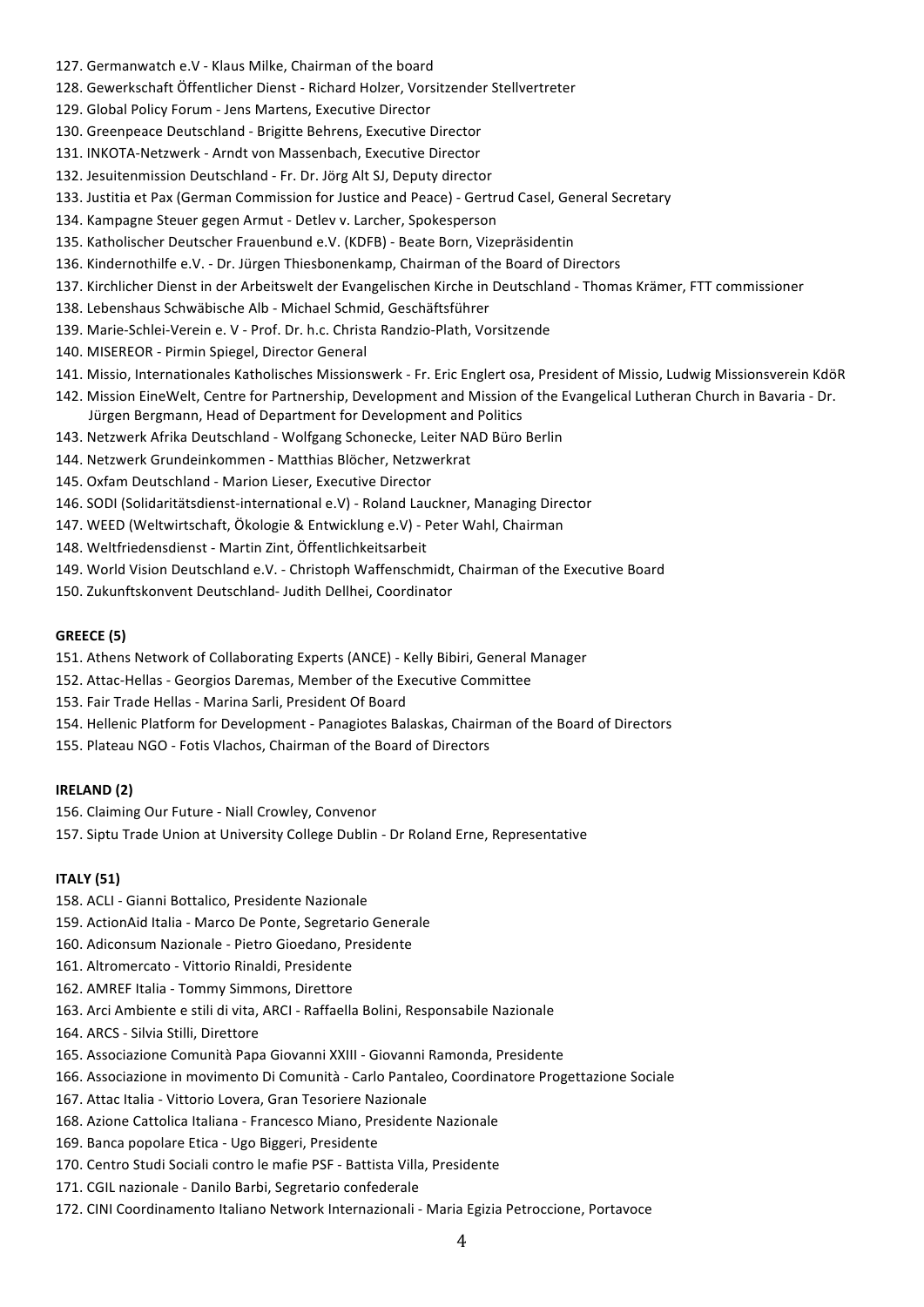- 173. CISL Raffaele Bonanni, Segretario Generale
- 174. CISP Luigi Grando, Direttore
- 175. Cittadinanzattiva Antonio Gaudioso, Segretario Generale
- 176. COOPI Cooperazione Internazionale Claudio Ceravolo, Presidente
- 177. CVX (Comunità di Vita Cristiana) and LMS (Lega Missionaria Studenti) Antonio Salvio, Presidente Nazionale
- 178. DOKITA o.n.l.u.s. Mario Grieco, Direttore, Associazione Volontari
- 179. Equociquà! cooperativa sociale onlus Valeria Monaco, Presidente
- 180. Fairwatch Monica Di Sisto, Vicepresidente
- 181. Fiba-CISL Giulio Romani, Segretario Generale
- 182. FLARE Franco La Torre, Presidente
- 183. FOCSIV Gianfranco Cattai, Presidente
- 184. Fondazione Culturale Responsabilità Etica Andrea Baranes, Presidente
- 185. GCAP Italia Mariagrazia Midulla e Riccardo Moro, Portavoce
- 186. Gruppo cooperativo GOEL Vincenzo Linaello, Presidente
- 187. Le Rondini Soc. Coop. Riccardo Mercanti, Presidente
- 188. Legambiente Maurizio Gubbiotti, Coordinatore Segreteria Nazionale
- 189. Libertà e Giustizia - Massimo Marnetto, Coordinatore Circolo di Roma
- 190. LINK2007 Cooperazione in Rete Paolo Dieci, Presidente
- 191. Lunaria Grazia Naletto, Presidente
- 192. LVIA Alessandro Bobba, Presidente
- 193. MAG Mutua Verona Lino Satto, Legale Rappresentante
- 194. MAG4 Piemonte Sara Boschi, Presidente
- 195. Mani Tese Valerio Bini, Presidente
- 196. Medici con l'Africa Cuamm Dante Carraro, Direttore Generale
- 197. Microdànisma Luciano Giovanni Votano, Coordinatore e rappresentante legale
- 198. OISG (Osservatorio Italiano sulla Salute Globale) Nicoletta Dentico, Presidente
- 199. Oxfam Italia Roberto Barbieri, Direttore Generale
- 200. Re:Common Antonio Tricarico, Coordinatore Programma Nuova finanza pubblica
- 201. Reorient onlus Riccardo Troisi, Presidente
- 202. RTM Volontari nel Mondo Maria Teresa Pecchini, Presidente
- 203. Sbilanciamoci! Andrea Baranes e Grazia Naletto, Portavoce
- 204. Social Watch Italia Jason Nardi, Coordinatore
- 205. UIL Domenico Proietti, Segretario Confederale
- 206. Un ponte per... Martina Pignatti Morano, Presidente
- 207. WWF Italia Dante Caserta, Presidente
- 208. ZeroZeroCinque (Italian FTT Campaign) Leonardo Becchetti, Spokesperson\*\*\*

#### **NORWAY (5)**

- 209. Attac Norway Benedikte Pryneid Hansen, Chairperson
- 210. Forum for Environment and Development (ForUM) Andrew Preston, Director
- 211. Norwegian People's Aid Kathrine Raadim, Director of International Programme Department
- 212. Spire (The Development Fund's Youth organization) Mari Gjengedal, Chairperson
- 213. The Development Fund Andrew Kroglund, Director of Information and Policy

#### **PORTUGAL** (5)

- 214. CIDAC (Centro de Intervenção para o Desenvolvimento Amílcar Cabral) Cristina Cruz, President of the Board of Directors
- 215. Fundação Gonçalo da Silveira Teresa Paiva Couceiro, Director
- 216. Oikos Cooperação e Desenvolvimento João José Fernandes, Chair of the Board
- 217. Plataforma Portuguesa das ONGD / Portuguese Platform of NGDOs Pedro Krupenski, President
- 218. TESE Associação para o Desenvolvimento (TESE Engineers Without Borders) Miguel Filipe Silva, Director

#### **SLOVAKIA**

219. Slovak NGDO Platform - Lenka Nemcová, Executive Sectretary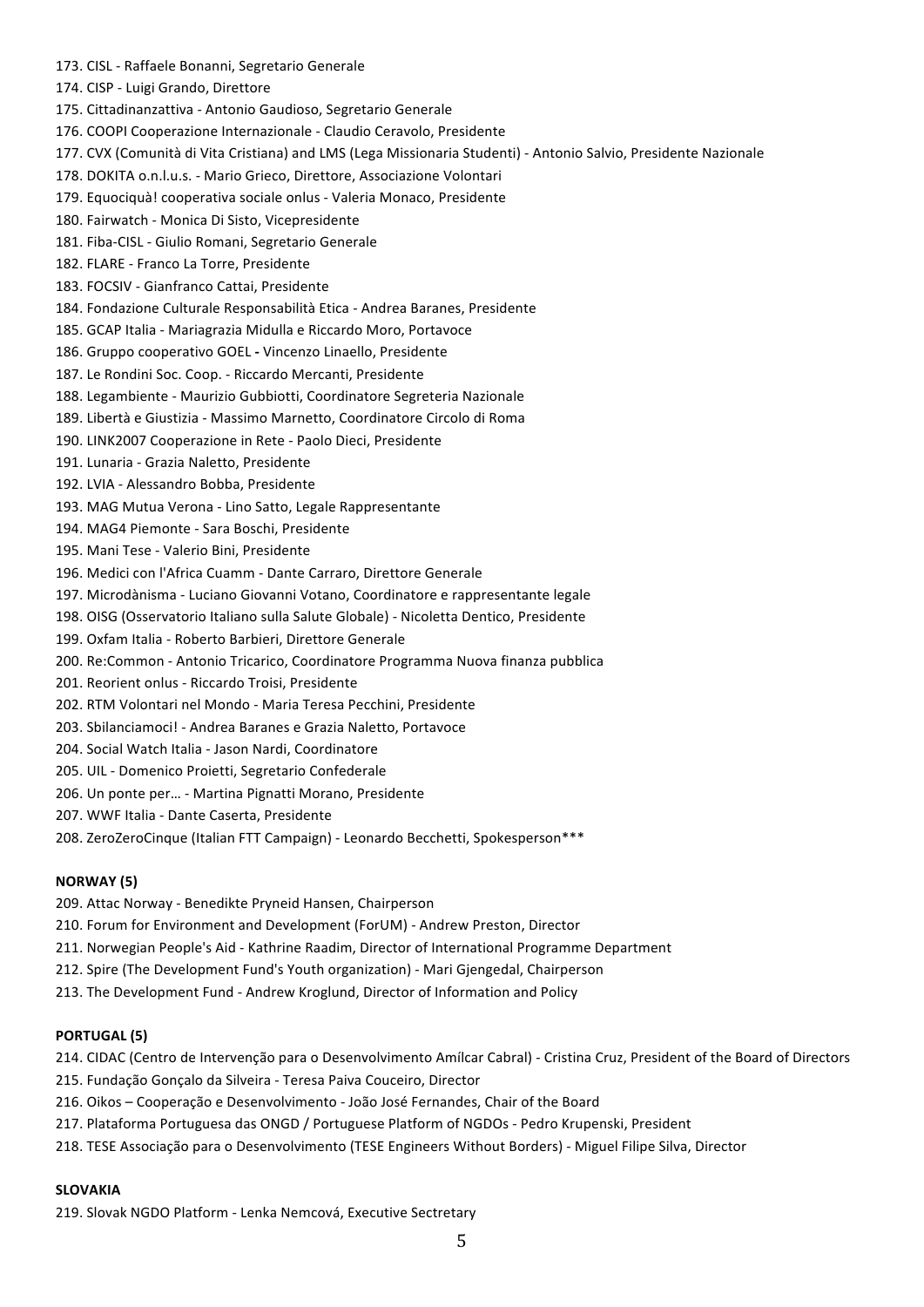# **SLOVENIA**

220. Public Services Trade Unions' Confederation of Slovenia - Mr. Branimir Strukelj, President

# **SPAIN (31)**

- 221. ActionAid Spain Patricia Moreira Sánchez, Director General
- 222. Alejandro del Moral Fernández del Rincón, President, Ecodesarrollo Asociación para la Promoción de un Desarrollo **Sostenible**
- 223. Alianza Española contra la Pobreza Jorge Serrano Paradinas, Memeber representative
- 224. Amigos de la Tierra Liliane Spendeler, Directora\*\*\*\*
- 225. Anesvad Foundation Bernardo Garcia, General Manager
- 226. Asociación de Solidaridad Yuca Miguel Ángel Royo Bordonada, Secretario
- 227. Attac Spain Ricardo G. Zaldívar, Coordinator of Public Services Group
- 228. AVBACOS-H Carlos M. Gómez García, President
- 229. CALCISCOVA Carlos M. Gómez García, President
- 230. Centro de Estudios Rurales Y de Agricultura International (CERAI) Pedro Jose Escriche Bueno, Presidente
- 231. Coordinadora de ONGD Mercedes Ruiz-Giménez Aguilar, President
- 232. Federacion de Planificacion Familiar Estatal (FPFE) Filomena Ruggiero, Incidencia Politica
- 233. Federación de Servicios Privados de Comisiones Obrer Jesús Antonio Fernández Béjar, Secretario General
- 234. Foro UBUNTU Manuel Manonelles, Director
- 235. Fundación Ecología y Desarrollo (ECODES) Victor Viñuales Edo, Director Ejecutivo
- 236. Fundación Hijos del Maíz Ricardo Gayol Rodríguez, President
- 237. Fundacion Triangulo Jose Maria Nuñez Blanco, President
- 238. Greenpeace España Mario Rodriguez Vargas, Director Ejecutivo\*\*\*\*
- 239. Hazloposible Catalina Parra Baño President
- 240. Instituto de Salud Global de Barcelona-ISGlobal Rafael Vilasanjuan, Director Laboratorio de Ideas
- 241. Intersindical Valenciana Vicent Maurí, Portavoz
- 242. ITF YA Platform Ricardo G. Zaldívar, Member representing Attac Spain
- 243. Aspciaciaón Hermanamiento León (Nicuragua) Zaragoza (Espana) María Rubio García
- 244. Médicos del Mundo España Álvaro González, President
- 245. Movimiento Por La Paz (MPDL) Francisca Sauguillo, President
- 246. Mundo Sano, España Juan J. de los Santos, Coordinador
- 247. ONGD de Navarra Enrique Carlos Abad Martínez, representante
- 248. Oxfam Intermon José María Vera, Director
- 249. Paz y Cooperación Joaquín Antuna, Presidente y fundador
- 250. Prosalus José María Medina Rey, Director\*\*\*\*
- 251. Salud Por Derecho Vanessa Lopez, Director

# **THE NETHERLANDS (3)**

- 252. Oikos Foundation Gerhard Schuil, Director
- 253. Oxfam Novib Tom van der Lee Director Advocacy & Campaigns
- 254. Tax Justice NL Giuseppe van der Helm, President

### **UNITED KINGDOM (54)**

- 255. Action For Southern Africa (ACTSA) Tony Dykes, Director
- 256. ActionAid UK Richard Miller, Executive Director
- 257. African Initiatives José Sluijs-Doyle, Chief ExecutIve
- 258. ASLEF Mick Whelan, General Secretary
- 259. ATL (Association of Teachers and Lecturers) Mary Bousted, General Secretary
- 260. Central America Women Network Virginia López Calvo, Projects Coordinator
- 261. Chartered Society of Physiotherapy (CSP) Lesley Mercer, Employment Relations Director
- 262. Christians on the Left Andy Flannagan, Director
- 263. Church Action on Poverty Niall Cooper, Director